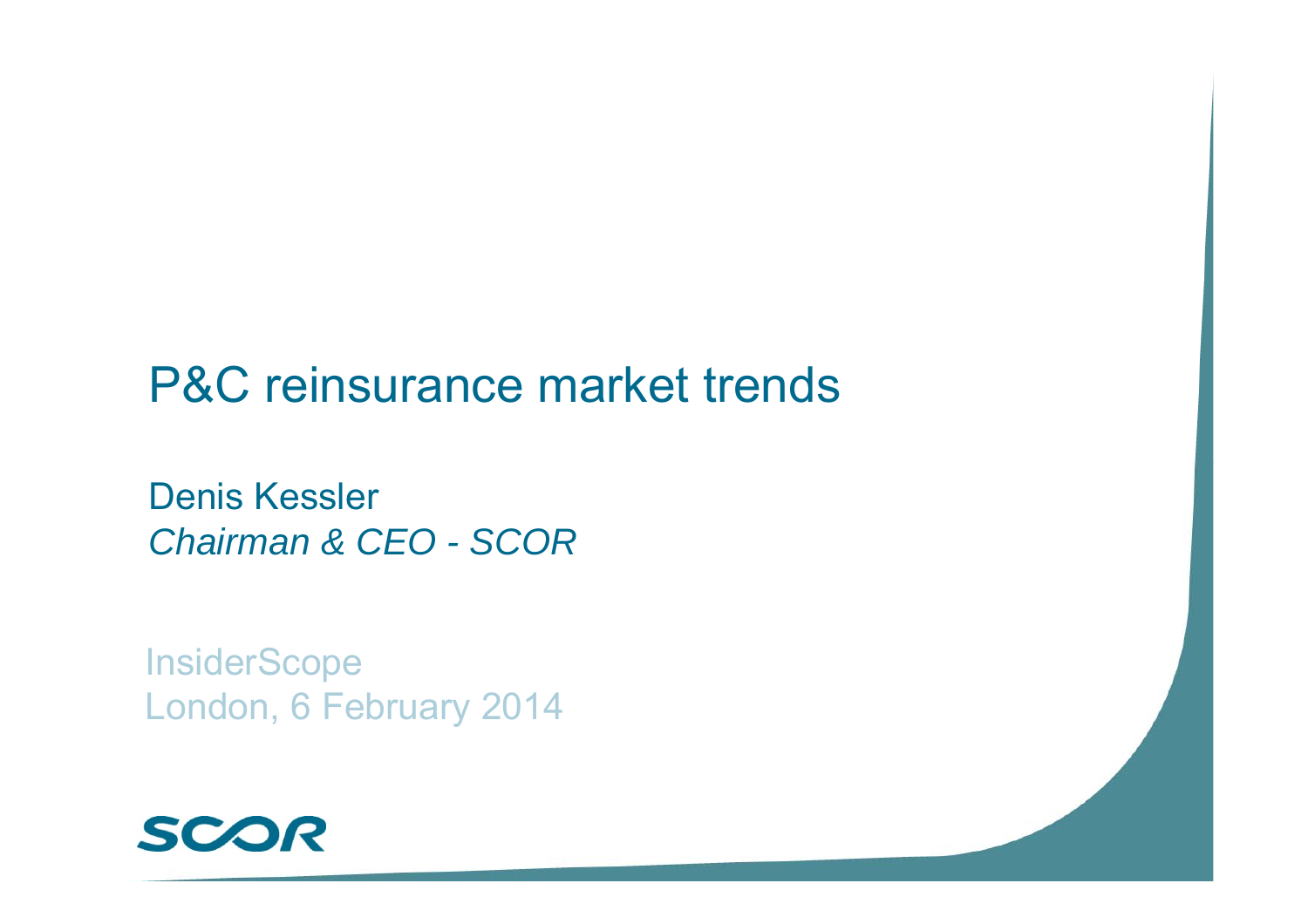## What we have all heard

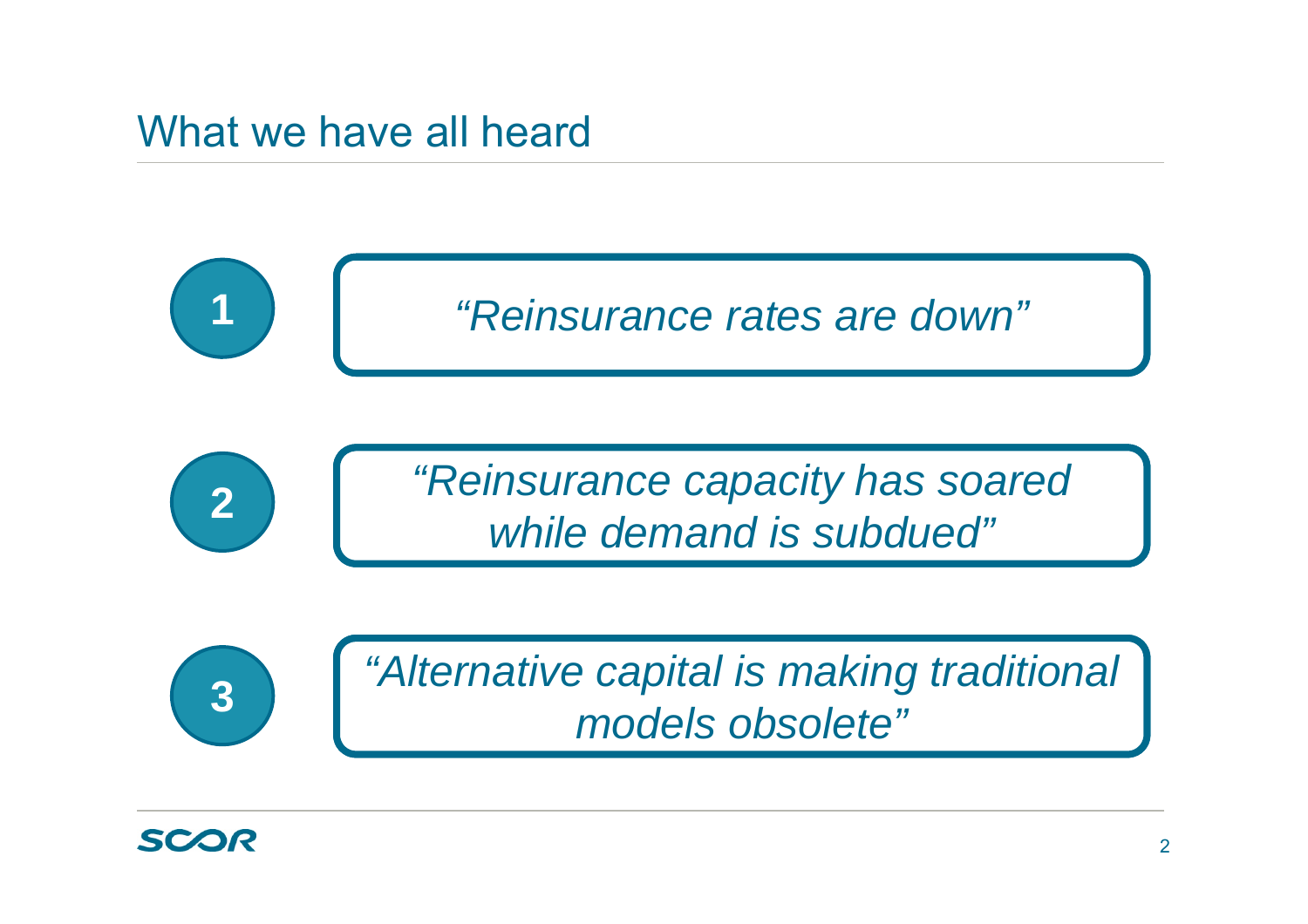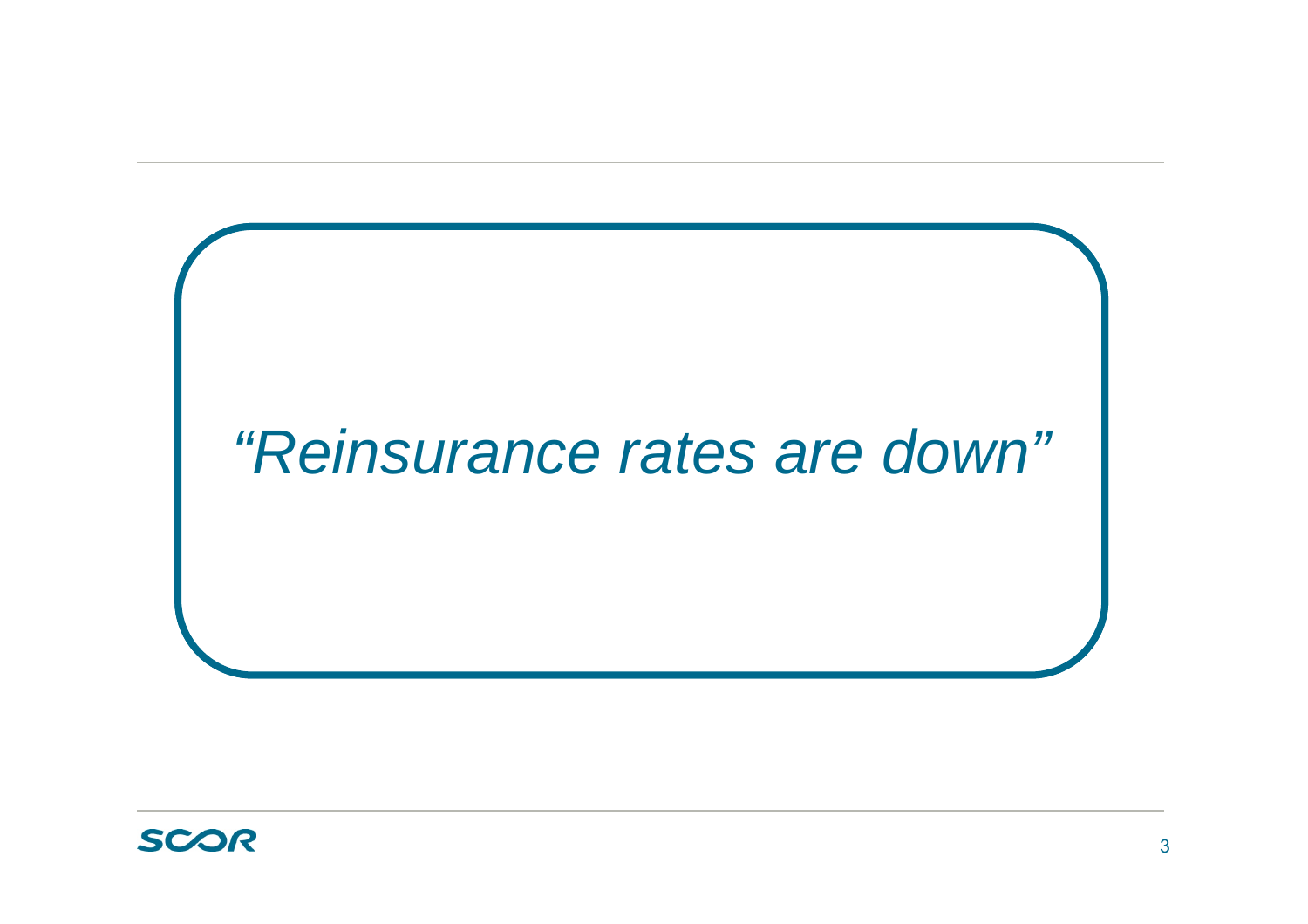### **1** Different business lines have different price dynamics



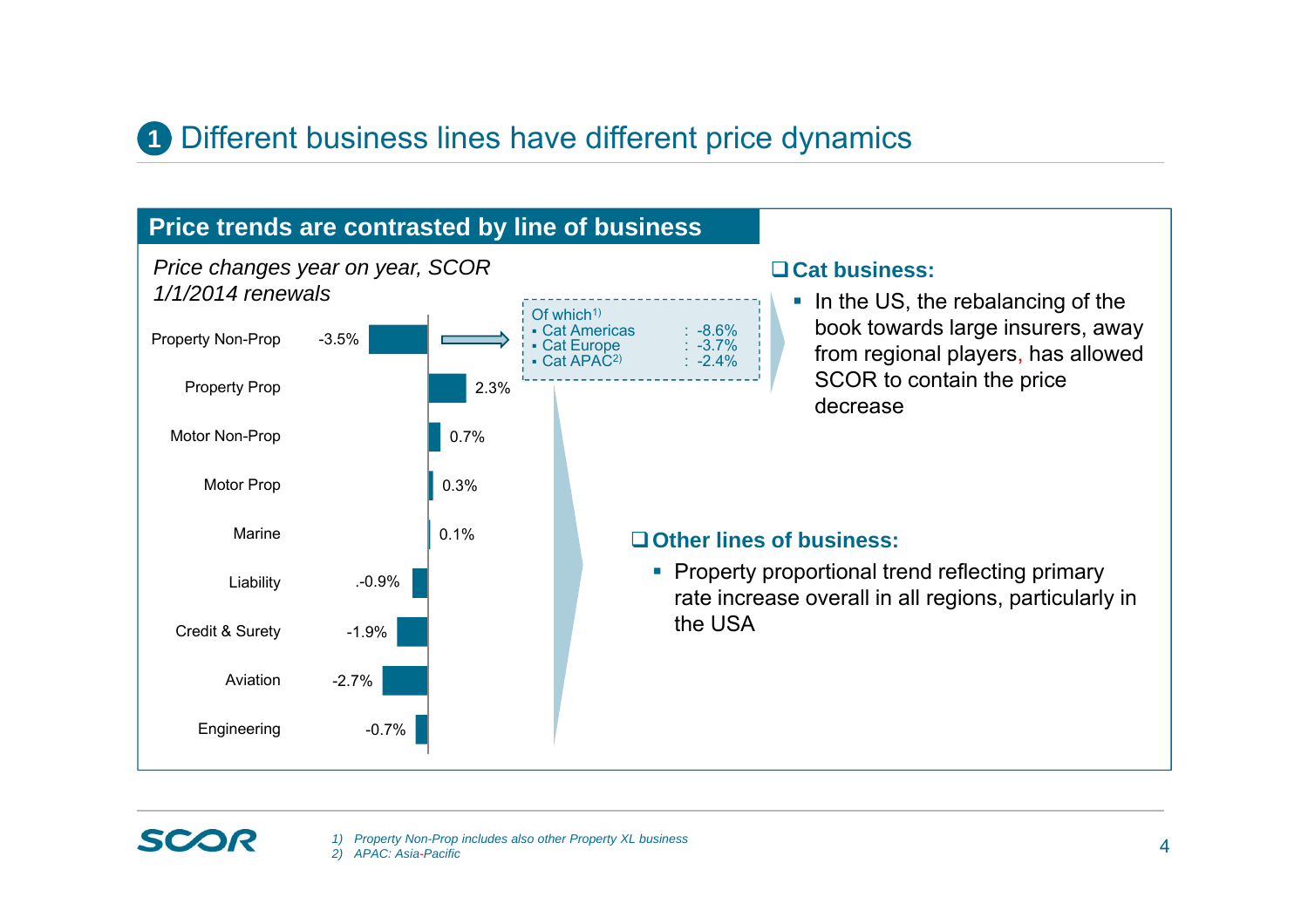### **1** Proportional reinsurance benefits from higher primary rates

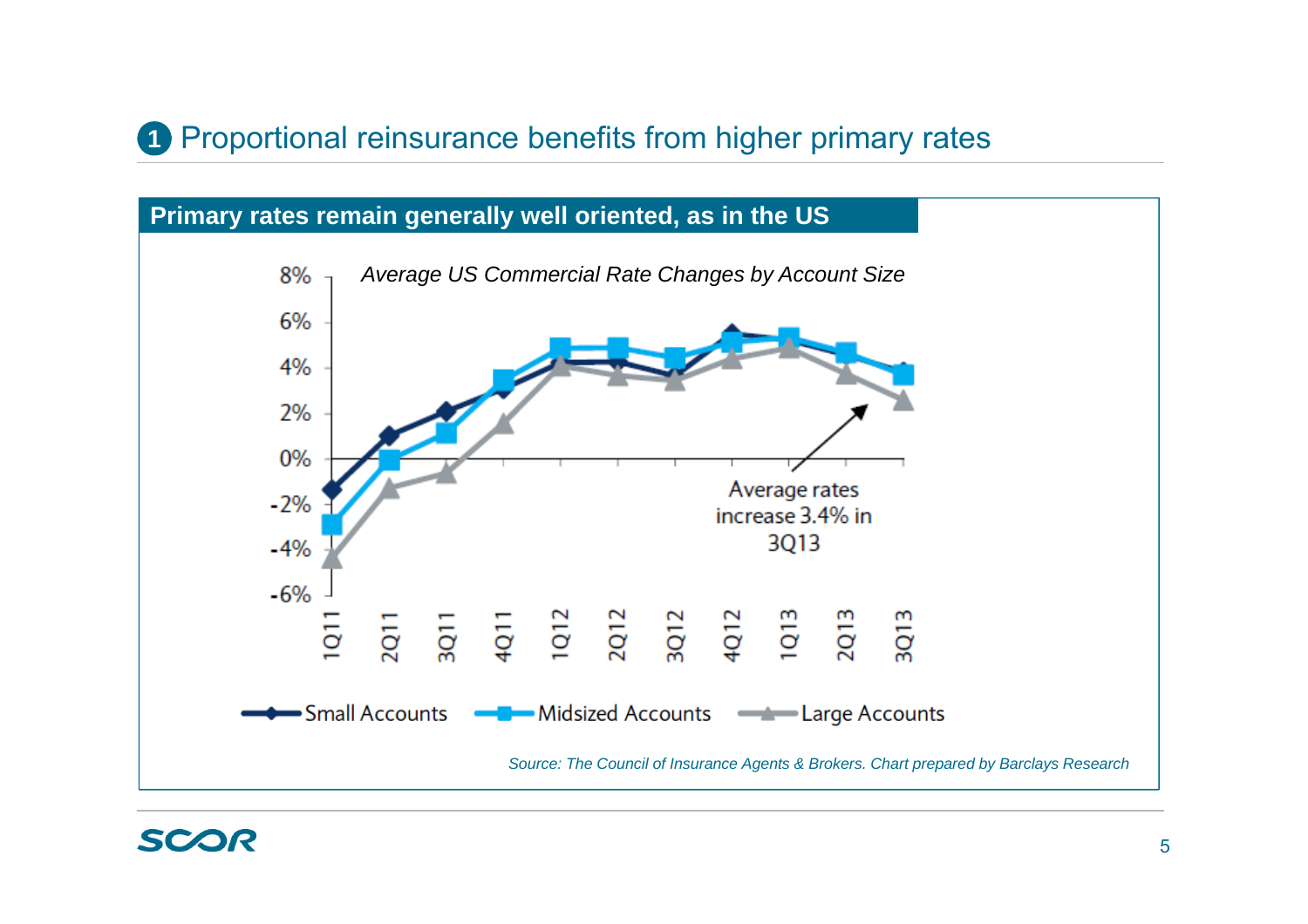### **1** Diversification across business lines helps to navigate changing market conditions

| <b>SCOR has a diversified P&amp;C portfolio, with</b>                                   | <b>SCOR has a comparatively low</b>                                                                                                                                               |                                 |                                                                                                                  |                                  |                                |                     |  |
|-----------------------------------------------------------------------------------------|-----------------------------------------------------------------------------------------------------------------------------------------------------------------------------------|---------------------------------|------------------------------------------------------------------------------------------------------------------|----------------------------------|--------------------------------|---------------------|--|
| many different LoBs                                                                     | exposure to US cat                                                                                                                                                                |                                 |                                                                                                                  |                                  |                                |                     |  |
| Split of 2012 P&C premiums<br>5%<br>22%<br>12%<br>P&C Treaties: 54<br>11%<br>36%<br>13% | ■ Specialty lines<br>■ Partnerships &<br><b>JVs</b><br><b>Business</b><br>solutions<br><b>Property treaty</b><br>$\blacksquare$ Motor treaty<br>■ Casualty treaty<br>Other treaty | Cat<br><b>Of</b><br>which<br>US | <b>SCOR</b><br>10%<br>4%<br>Source: HSBC; Peers in alphabetical order are<br>Hannover Re, Munich Re and Swiss Re | Peer <sub>1</sub><br>14%<br>8.8% | Peer <sub>2</sub><br>17%<br>na | Peer 3<br>18%<br>na |  |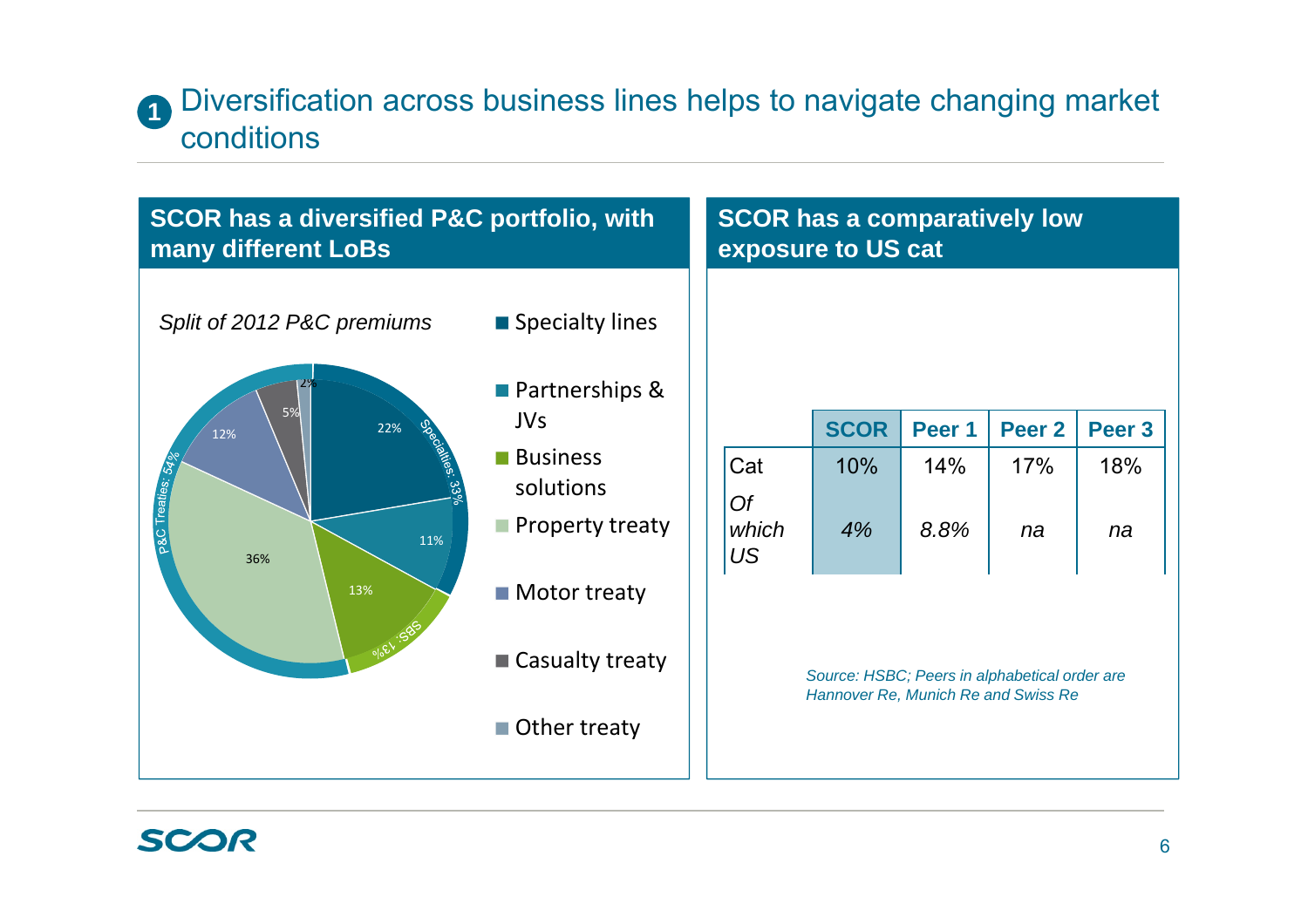### **1** Diversification across regions also reduces volatility

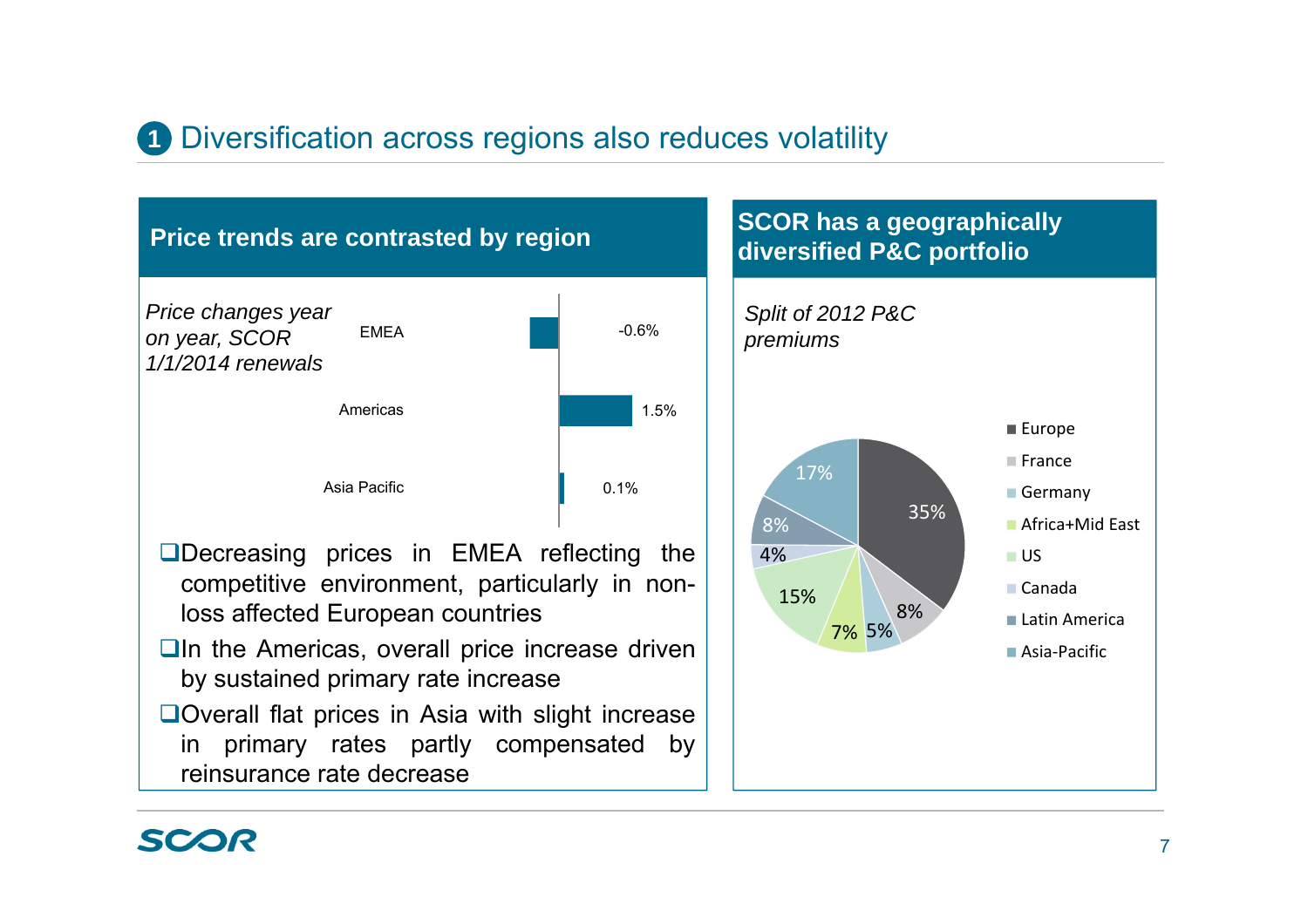#### Ultimately, high diversification and effective portfolio management do make a difference**1**

#### **The 1/1/2014 renewals were a good test for SCOR's strategy**

- $\Box$  Overall pricing quasi-stable at 0.2%
- $\square$  Terms and conditions under pressure but not materially deteriorating.
- $\Box$  0.6% expected positive impact on the net combined ratio from retrocession programme put in place at better than expected terms
- $\Box$  Profitability indicators overall broadly stable:
	- $\square$  stable expected return on allocated capital
	- $\square$  expected gross underwriting ratio up by 0.9%
	- **□ 2014 net combined ratio targeted to be in the 93%-94% Optimal** Dynamics range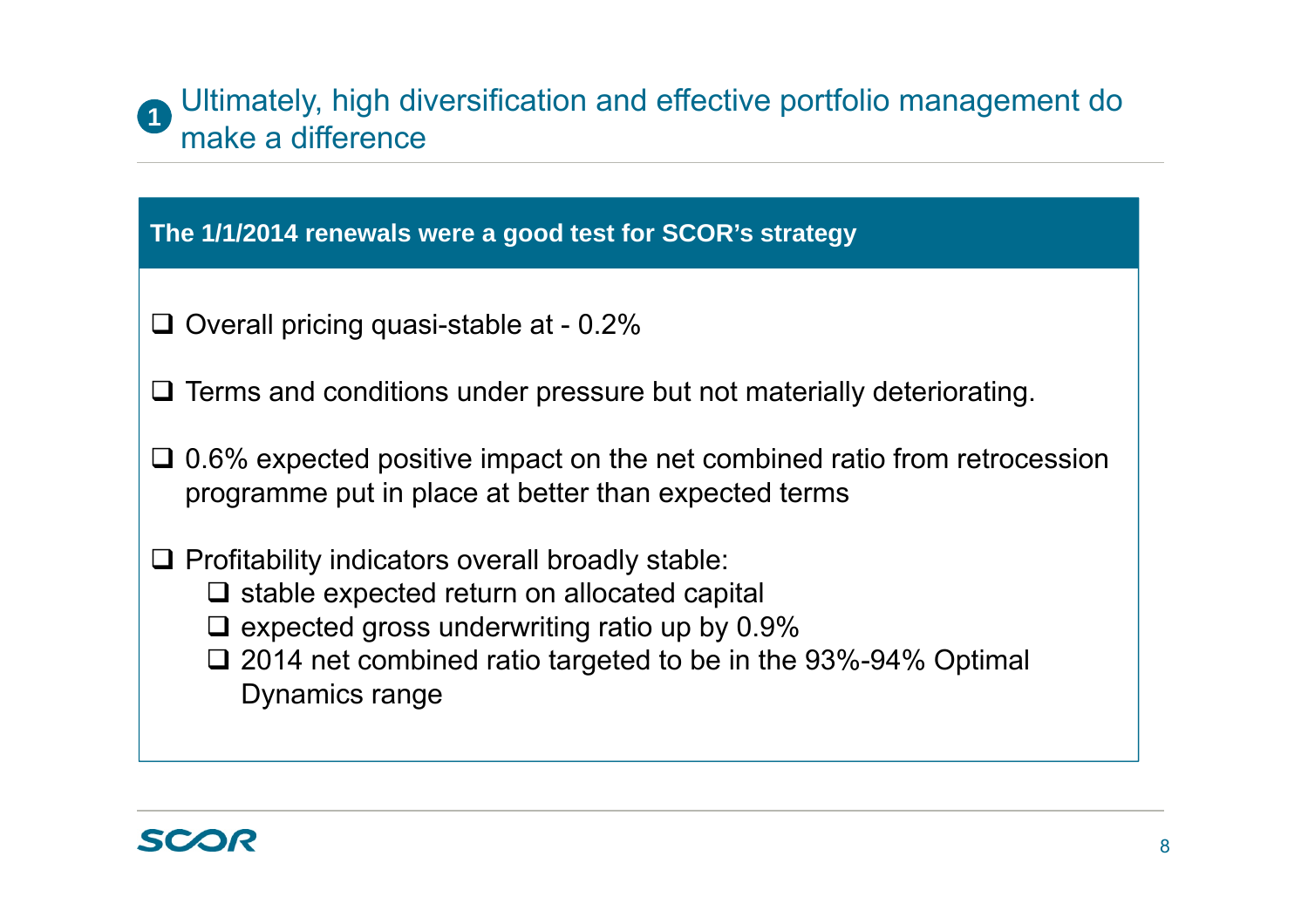#### Beyond P&C reinsurance, SCOR is uniquely resilient thanks to its life / non-life business mix**1**

## **SCOR has a balanced life / nonlife portfolio Q** Life reinsurance generates stable results*Life / non-life business mix1)* 45%% 57% 61% 62% 55%% 43% 39% 38% SCOR Peer Peer 2 Peer 3 P&C ■ Life Peer 1

#### **Non-life and life are alternately in and out of favour with investors**

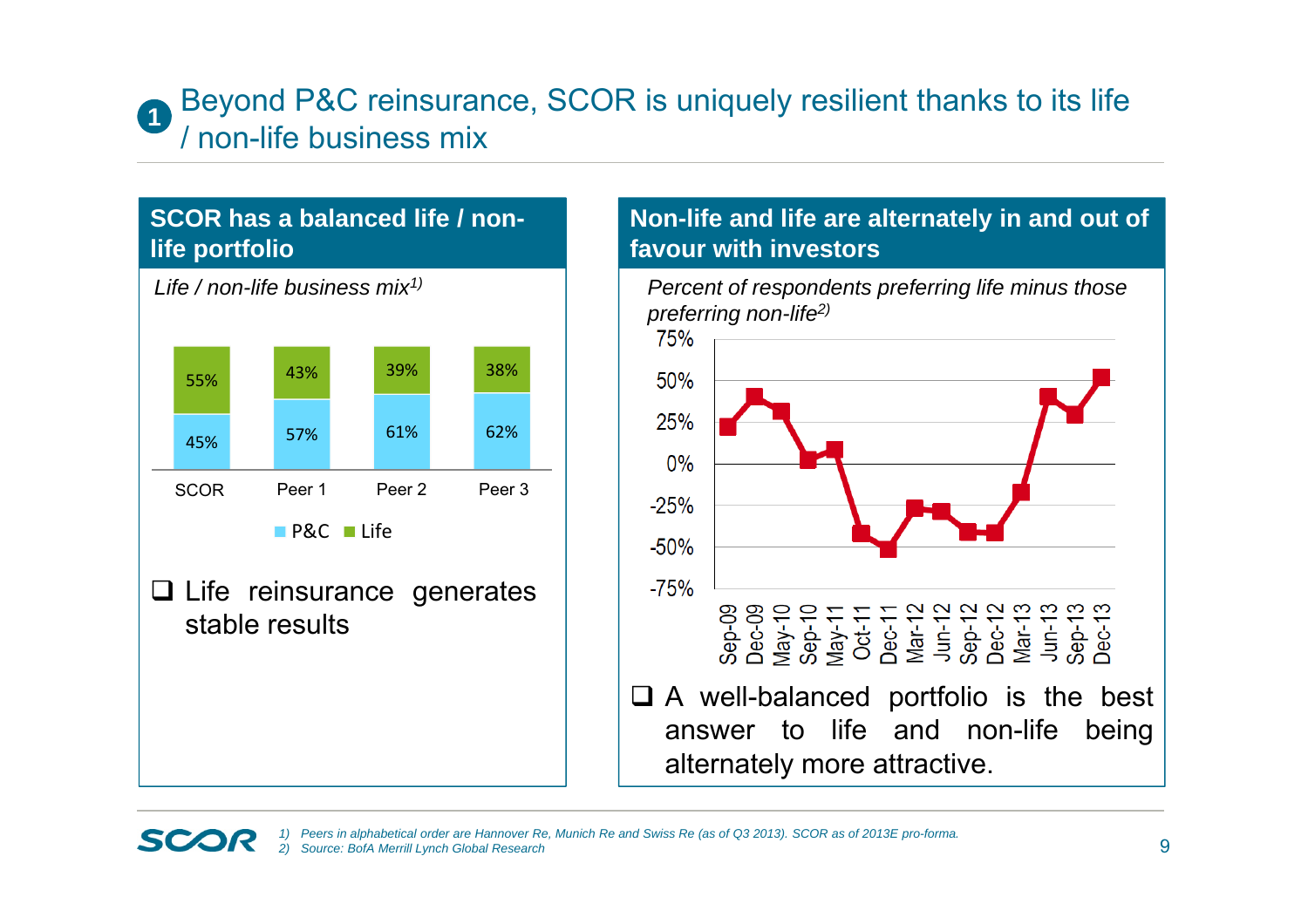

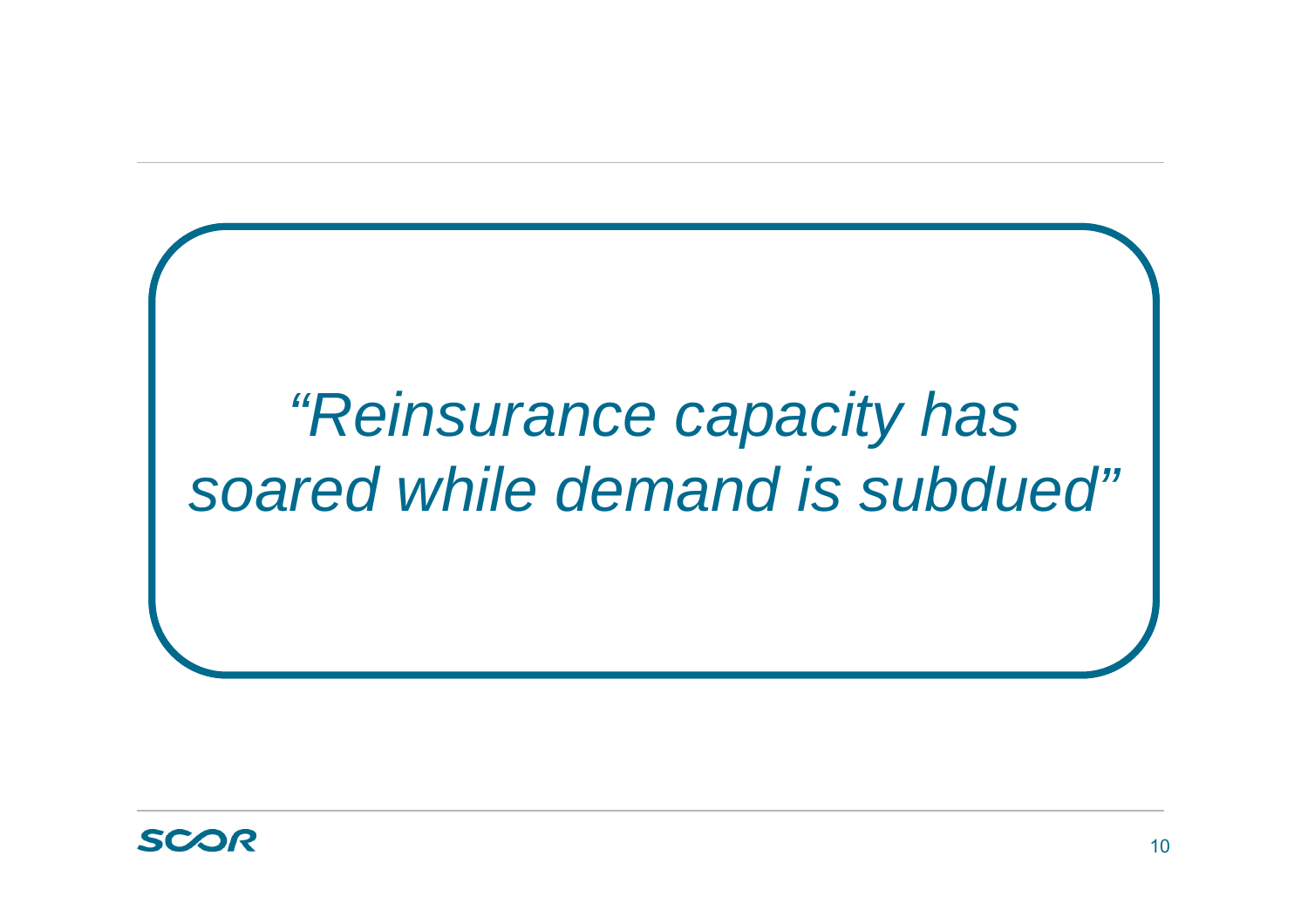## **2** There is still plenty of untapped demand (1)

**In 2013, insured natcat losses still lagged far behind economic losses everywhere, reflecting underinsurance** 

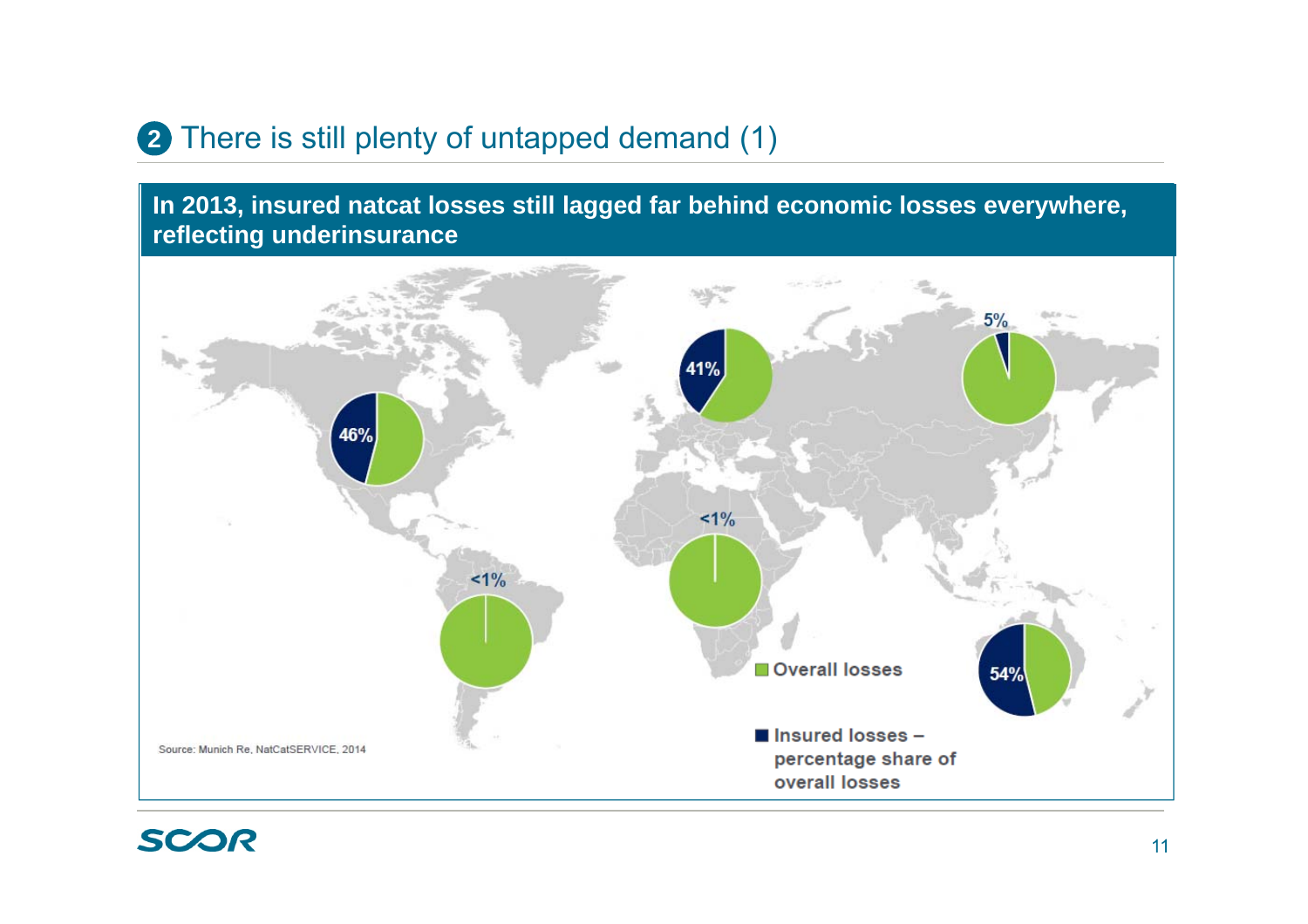### **2** There is still plenty of untapped demand (2)



#### **The elasticity of insurance growth is significantly above 1 in emerging markets**

*Insurance penetration (premiums as of % of GDP) 3)*



 Insurance penetration increases with GDP, compounding the effect of economic growth on premium volume



*2) Source: Sigma report, May 2011 3) Source: Sigma from 5/2012 – Insuring ever-evolving commercial risk (note: Estimates for direct non-life premiums written in 2010 (excluding health). The UK figures do not include London Market business of ~\$30bn*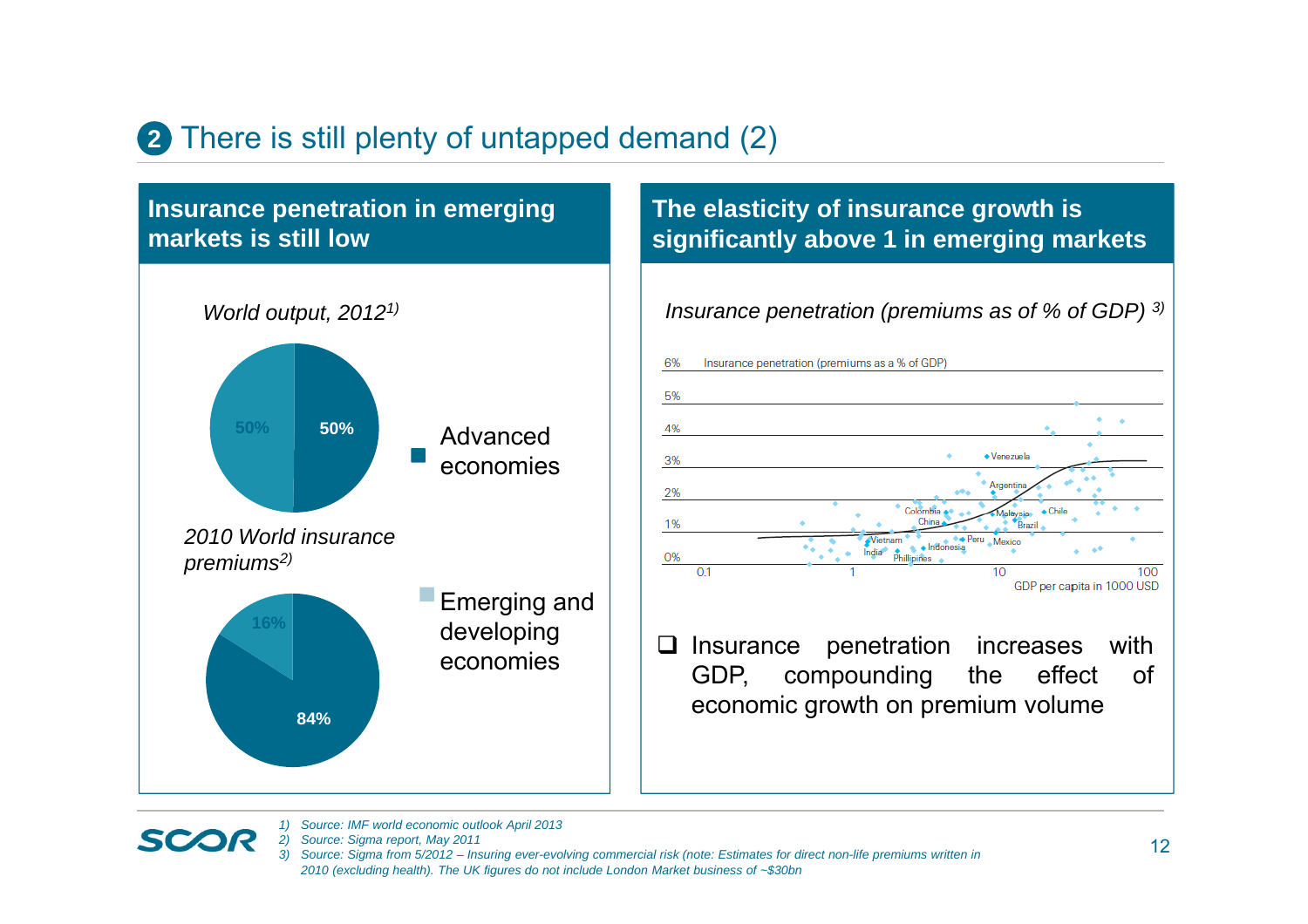## Cedants are rethinking their approach to reinsurance purchase **2**



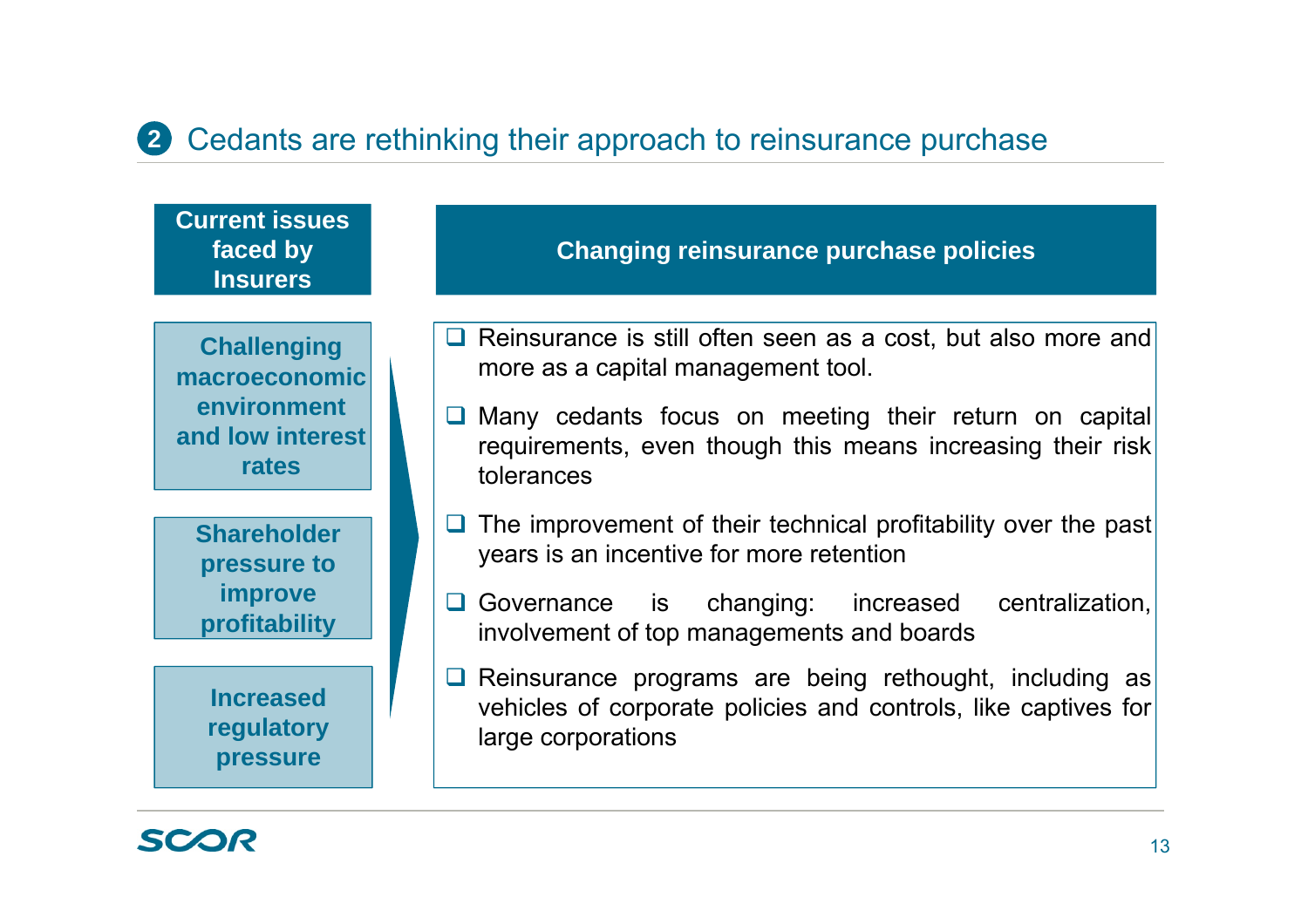#### But the current reshuffling of the cards is an opportunity for first-tier reinsurers**2**

**Push for smaller reinsurance panels:**

- •**"know your counterparties"**
- •**reduction of monitoring costs**

**Preference for reinsurers that can offer:**

- •**security**
- •**line sizes**
- •**global offering**
- • **network of local presence and support**

**"Tiering" of the reinsurance market**

 $\Box$  Cedants tend to place the bulk of their programs with <sup>a</sup> restricted number of reinsurers core to them (5-10)

 $\Box$  Larger players benefit from an increasing competitive advantage. Undiversified small & mid-size reinsurers are underpressure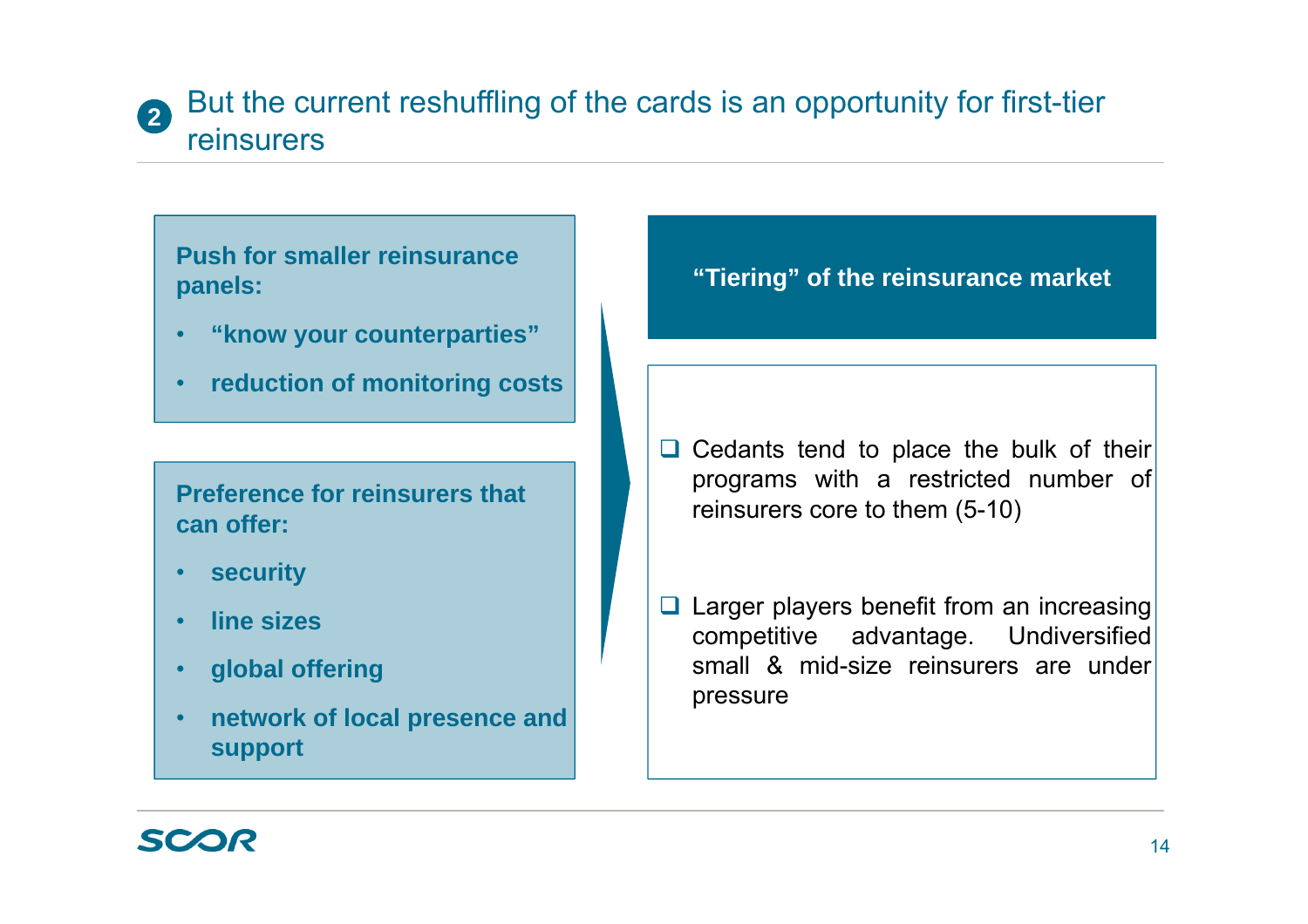### SCOR stands in the first tier as a market leader and a core / preferred partner

|                              |                                                      | <b>P&amp;C Position</b> | <b>Estimated</b><br><b>Market share</b> |             |
|------------------------------|------------------------------------------------------|-------------------------|-----------------------------------------|-------------|
|                              | France                                               | N°3                     | 9%                                      |             |
| Europe                       | Italy                                                | N°3                     | 11%                                     |             |
|                              | Germany                                              | N°5                     | 5%                                      |             |
|                              | <b>Benelux</b>                                       | N°5                     | 8%                                      |             |
|                              | Nordic countries <sup>1)</sup>                       | N°3                     | 14%                                     |             |
|                              | <b>Central &amp; Eastern</b><br>Europe <sup>2)</sup> | N°3                     | 8%                                      |             |
|                              | Spain                                                | $N^{\circ}4$            | 7%                                      | at 1<br>(at |
| Americas                     | United States <sup>3)</sup>                          | $N^{\circ}5$            | 4%                                      |             |
|                              | Canada                                               | N°5                     | 8%                                      |             |
|                              | Latam & Caribbean                                    | N°5                     | 4%                                      |             |
| <b>Rest of the<br/>World</b> | China                                                | N°3                     | 6%                                      |             |
|                              | Japan $5$                                            | N°3                     | 4%                                      |             |
|                              | India $5$                                            | N°3                     | 9%                                      |             |
|                              | <b>Middle East</b>                                   | $N^{\circ}2$            | 13%                                     |             |
|                              | Africa                                               | $N^{\circ}2$            | $9\%$ / $5\%$ <sup>4)</sup>             |             |

**5% growth at 1/1/2014 renewals (at constant exchange rates)**

*Source: SCOR market study and estimates. China, Japan and India figures exclude the domestic reinsurer (China Re for* 

*China, Toa Re for Japan, GIC Re for India)*

- *1) Denmark, Norway, Sweden, Finland, Iceland*
- *2) Including Russia and CIS countries*

**2**

SCOR

- *3) Rankings in the targeted regional carriers segment*
- *4) French-speaking Africa / English-speaking Africa*
- *5) Japan and India renew on 1 April*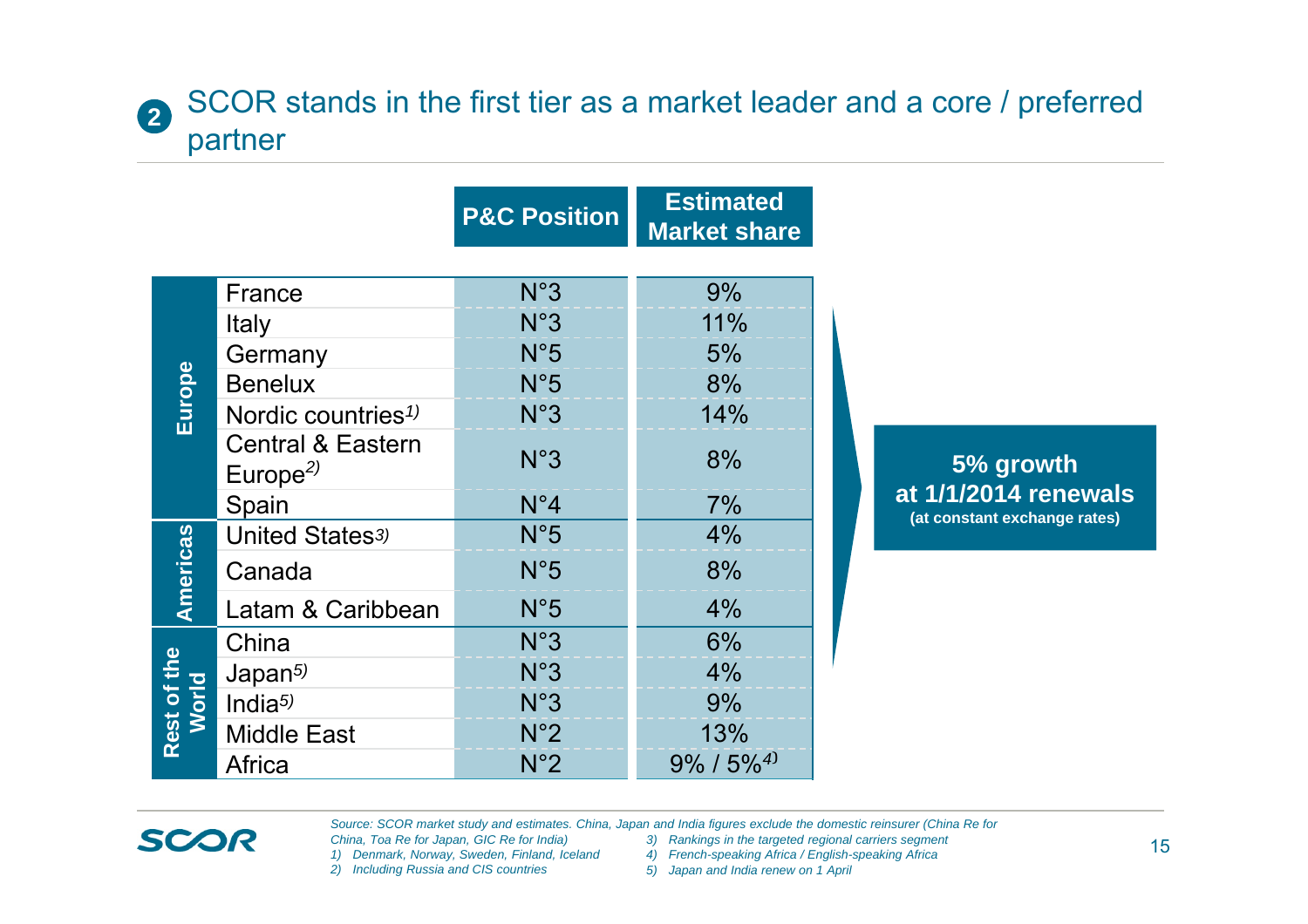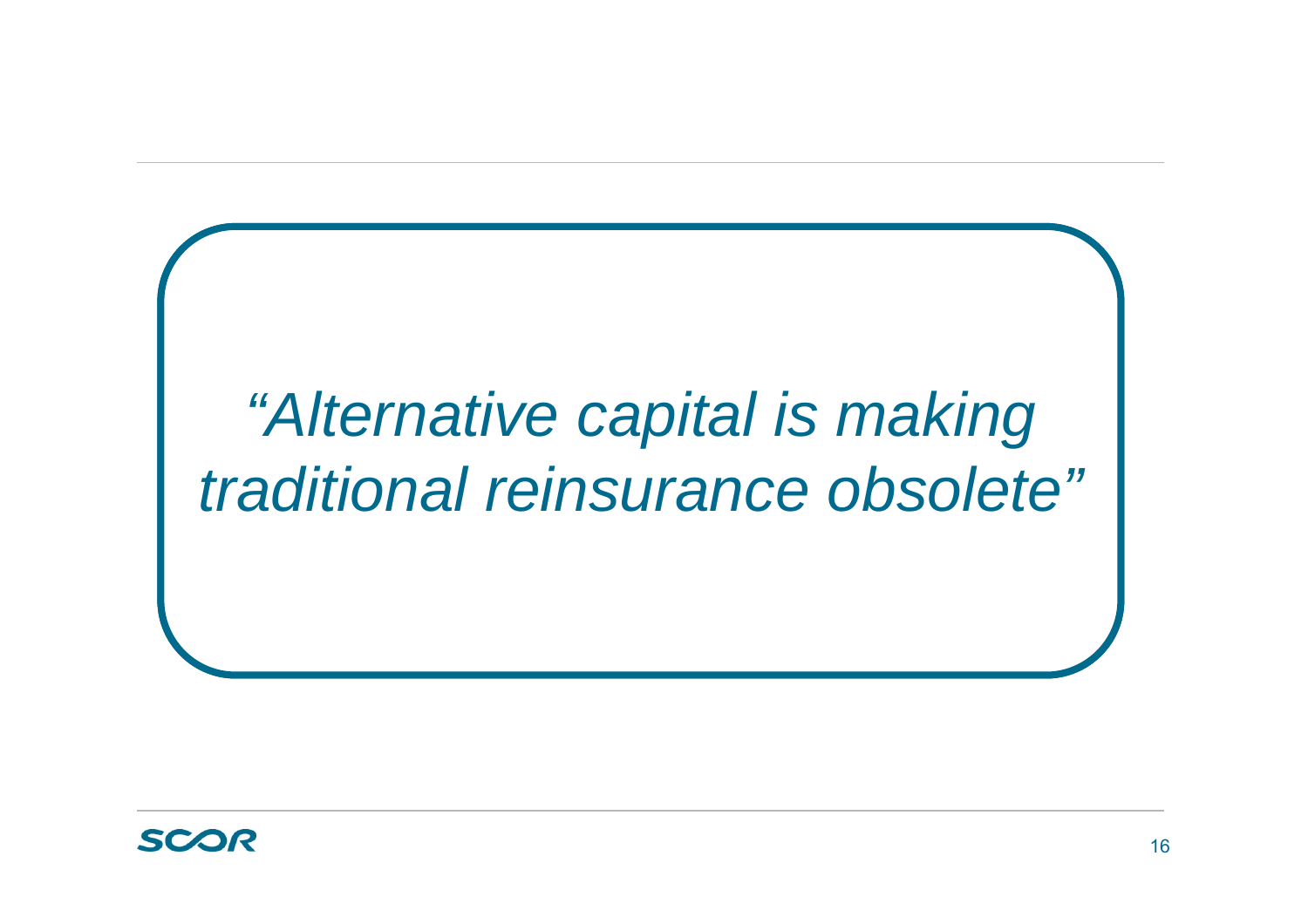## **3** How big is alternative capital?

## **Rising fast, but still no match for traditional capacity**

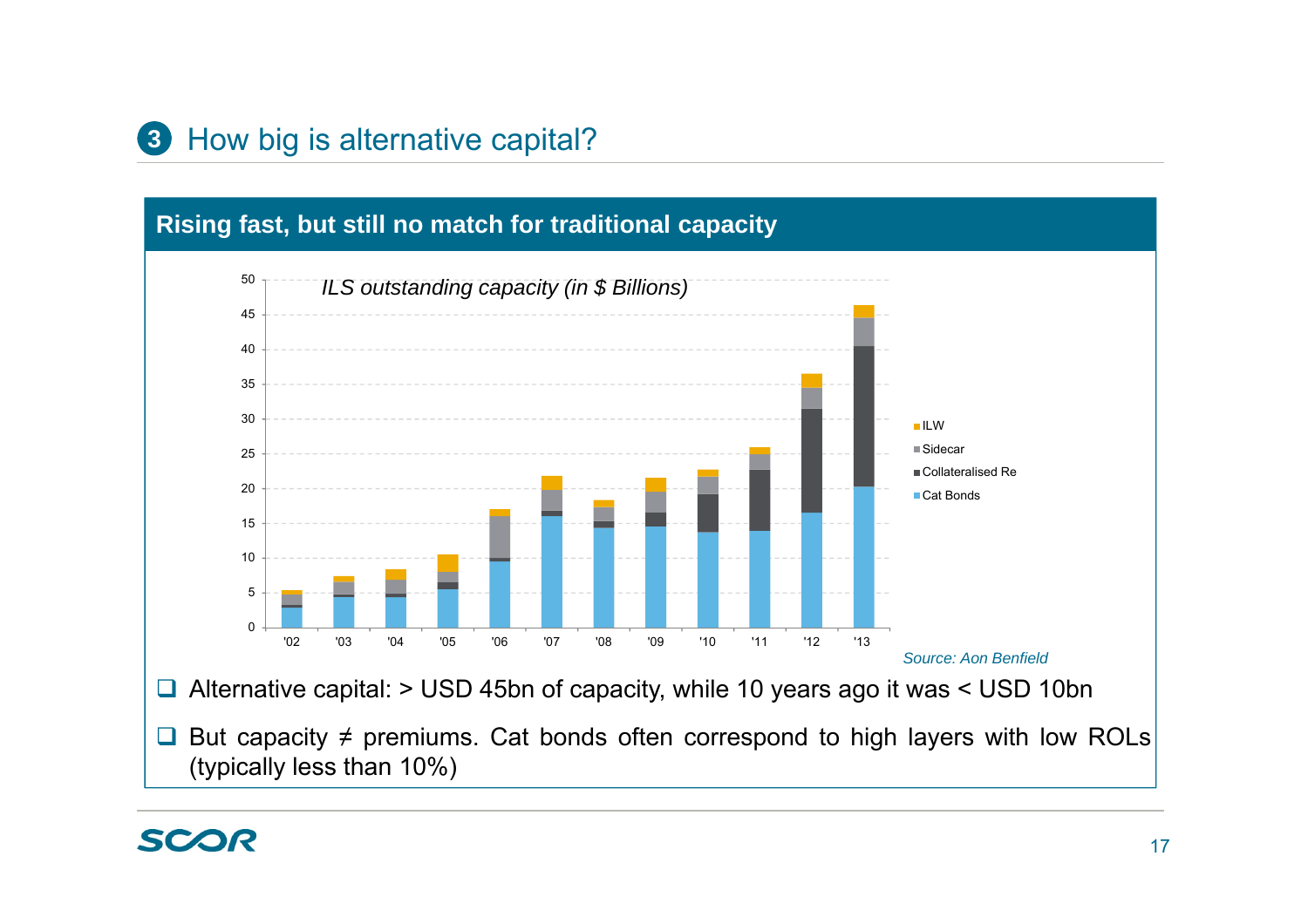## **3** Is alternative capital going to grow for ever?

#### **Cat bonds have a compelling track record for investors**



#### **Will outperformance persist?**

![](_page_17_Figure_4.jpeg)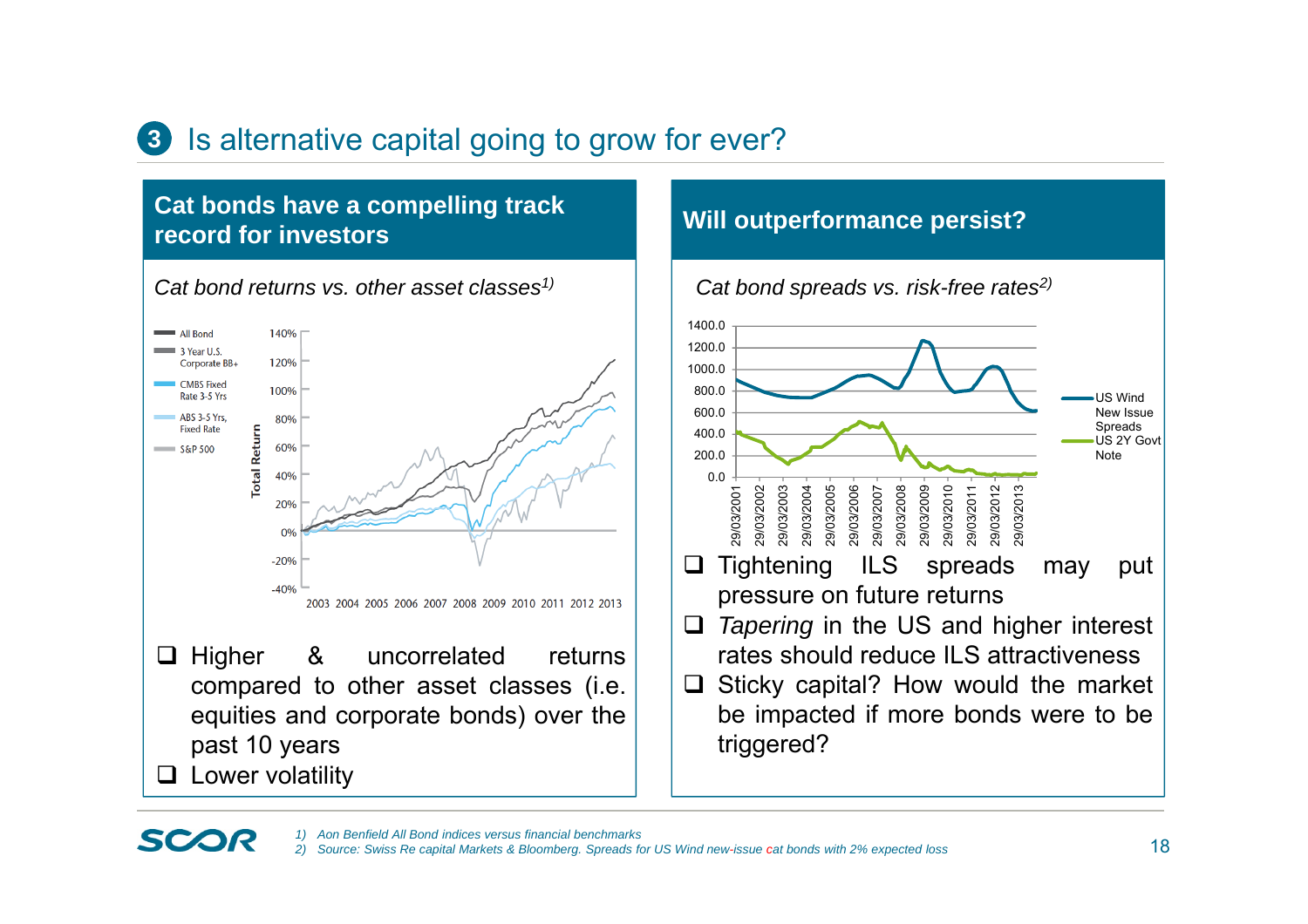![](_page_18_Picture_0.jpeg)

![](_page_18_Picture_1.jpeg)

![](_page_18_Picture_2.jpeg)

![](_page_18_Picture_3.jpeg)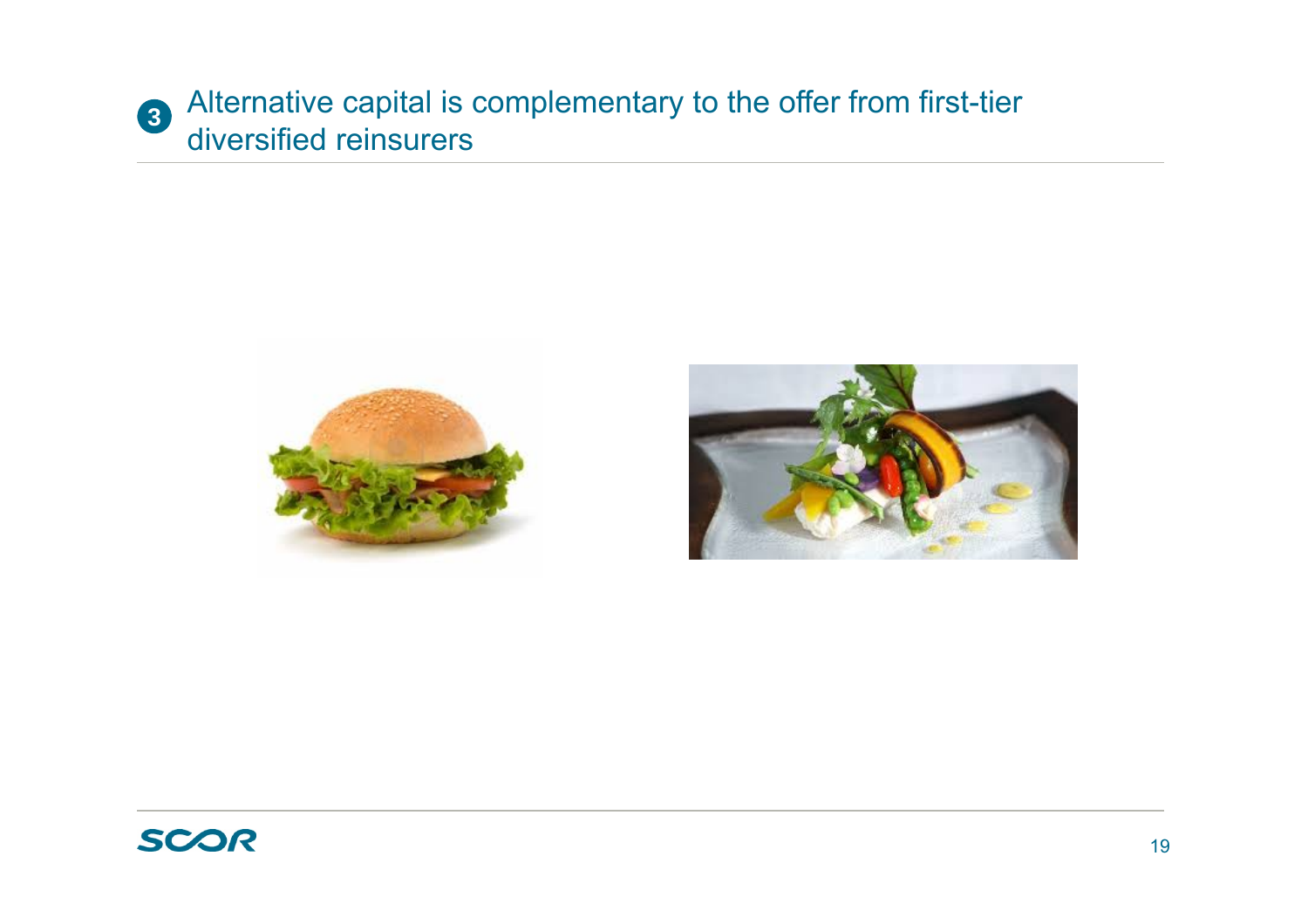![](_page_19_Picture_0.jpeg)

### Alternative capital is complementary to the offer from first-tier diversified reinsurers

![](_page_19_Figure_2.jpeg)